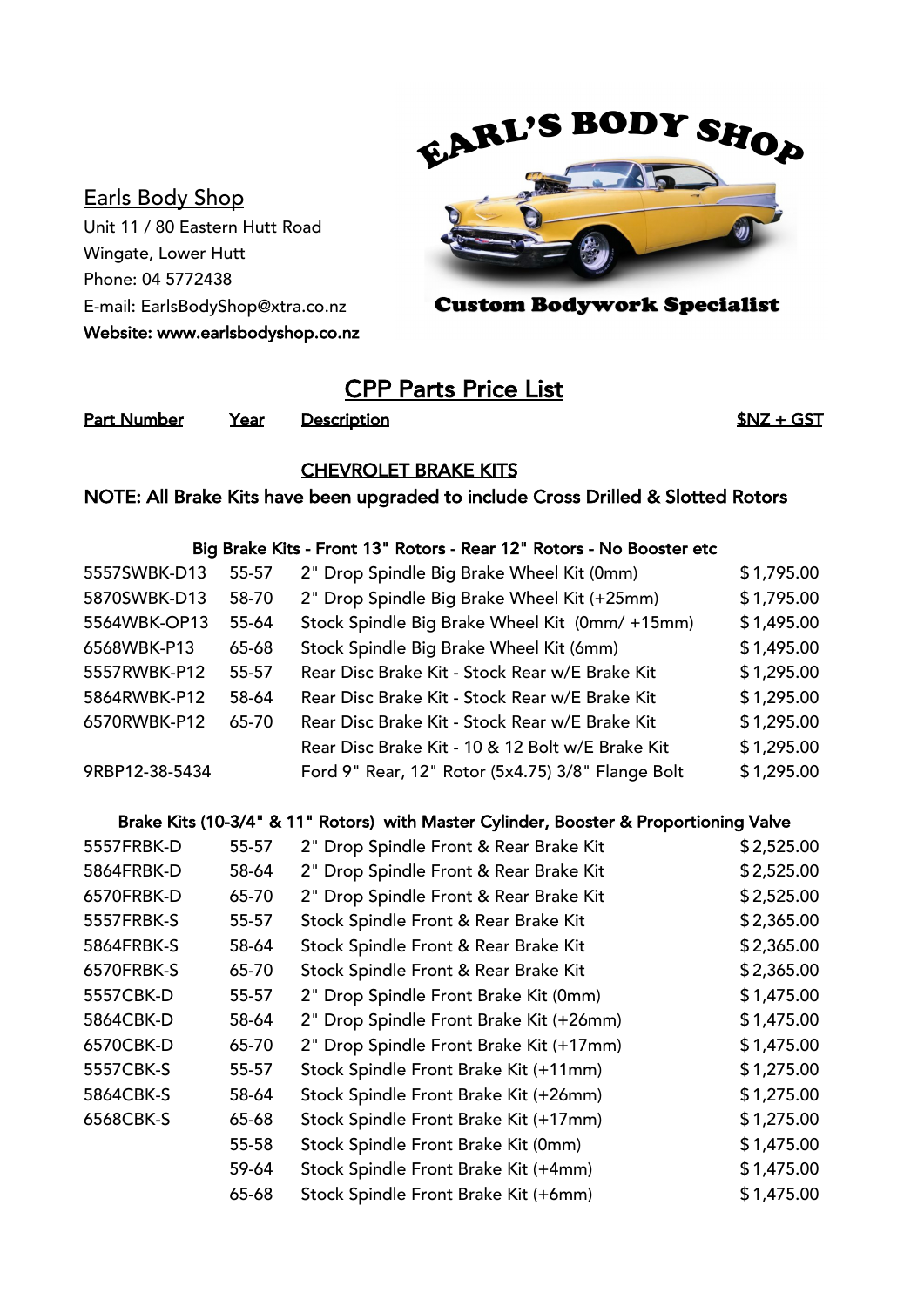# Part Number Year Description **1999** Part Number 1997

|                       | Brake Kits (10-3/4" & 11" Rotors) without Master Cylinder, Booster & Proportioning Valve |                                                   |    |            |  |
|-----------------------|------------------------------------------------------------------------------------------|---------------------------------------------------|----|------------|--|
| 5557SWBK-D            | 55-57                                                                                    | 2" Drop Spindle Front Brake Kit (0mm)             |    | \$1,045.00 |  |
| 5870SWBK-D            | 58-70                                                                                    | 2" Drop Spindle Front Brake Kit (+26mm)           |    | \$1,045.00 |  |
| 5564WBK-SO            | 55-64                                                                                    | Stock Spindle Front Brake Kit (+11mm/+15mm)       | \$ | 975.00     |  |
| 5558WBK-SO            | 55-58                                                                                    | Stock Spindle Front Brake Kit (0mm)               |    | \$1,045.00 |  |
| 5964WBK-SO            | 59-64                                                                                    | Stock Spindle Front Brake Kit (+4mm)              |    | \$1,045.00 |  |
| 6568WBK-SO            | 65-68                                                                                    | Stock Spindle Front Brake Kit (+6mm)              |    | \$1,045.00 |  |
| 5557RWBK-E            | 55-57                                                                                    | Rear Disc Brake Kit - Stock Rear w/E Brake Kit    |    | \$1,200.00 |  |
| 5864RWBK-E            | 58-64                                                                                    | Rear Disc Brake Kit - Stock Rear w/E Brake Kit    |    | \$1,200.00 |  |
| 6570RWBK-E            | 65-70                                                                                    | Rear Disc Brake Kit - Stock Rear w/E Brake Kit    |    | \$1,200.00 |  |
| 1012RWBK-SE-          | 65-70                                                                                    | Rear Disc Brake Kit - 10 & 12 Bolt w/E Brake Kit  |    | \$1,200.00 |  |
| 37009                 |                                                                                          | Rear Brake Kit Shim - 0.125"                      | \$ | 7.50       |  |
| 37010                 |                                                                                          | Rear Brake Kit Shim - 0.048"                      | \$ | 7.50       |  |
| CP2105-38-5434        |                                                                                          | Ford 9" Rear, 11" Rotor (5x4.75) 3/8" Flange Bolt |    | \$1,200.00 |  |
| 10271                 |                                                                                          | 3/8" Flange Rear Brake Kit Shim - 0.048"          | \$ | 7.50       |  |
|                       |                                                                                          | Drop Spindles, Hubs etc                           |    |            |  |
| 5564RBH-K             | 55-64                                                                                    | Forged Hub Roller Bearing Upgrade Kit             | \$ | 345.00     |  |
| CP30102               | 55-57                                                                                    | 2" Drop Spindles (pair)                           | \$ | 445.00     |  |
| 5557DBK               | 55-57                                                                                    | Drop Spindle Caliper Brackets (pair)              | \$ | 155.00     |  |
| CP30101               | 58-70                                                                                    | 2" Drop Spindles (pair)                           | \$ | 445.00     |  |
| 5870DBK               | 58-70                                                                                    | Drop Spindle Caliper Brackets (pair)              | \$ | 155.00     |  |
| CP30100               |                                                                                          | Camaro/El Camino 2" Drop Spindles (pair)          | \$ | 445.00     |  |
|                       |                                                                                          | Boosters, Master Cylinders & Proportioning Valves |    |            |  |
| 5564HBK-SS            | 55-64                                                                                    | Hydra Stop Hydraulic Assist System (Chrome)       |    | \$1,795.00 |  |
| 5564HBK-SB            | 55-64                                                                                    | Hydra Stop Hydraulic Assist System                |    | \$1,545.00 |  |
| Zinc                  | 55-70                                                                                    | 8" Duel Booster, Master Cylinder & Prop Valve     | \$ | 545.00     |  |
| <b>Midnite Series</b> | 55-70                                                                                    | 8" Duel Booster, Master Cylinder & Prop Valve     | \$ | 545.00     |  |
| 5557BB2-8DC           | 55-57                                                                                    | Duel 8", w/ M Cyl & Prop valve - Chrome           | \$ | 745.00     |  |
| 5864BB2-8DC           | 58-64                                                                                    | Duel 8", w/ M Cyl & Prop valve - Chrome           | \$ | 745.00     |  |
|                       |                                                                                          | 8" Duel Booster                                   | \$ | 295.00     |  |
|                       |                                                                                          | Master Cylinder & Prop Valve (Bracket & Lines)    | \$ | 295.00     |  |
|                       |                                                                                          | Master Cylinder                                   | \$ | 165.00     |  |
| PV-24AH               | 57-70                                                                                    | Proportioning Valve - Disc/ Drum & Disc/ Disc     | \$ | 95.00      |  |
|                       |                                                                                          | Undermount Proportioning Valve Kit                | \$ | 175.00     |  |
| APV-DB                |                                                                                          | Adjustable Prop Valve/Stop Light Block - Black    | \$ | 145.00     |  |
| APV-DBC               |                                                                                          | Adjustable Prop Valve/Stop Light Block - Chrome   | \$ | 195.00     |  |
| 5564BB-O              | 55-64                                                                                    | <b>Offset Firewall Bracket</b>                    | \$ | 295.00     |  |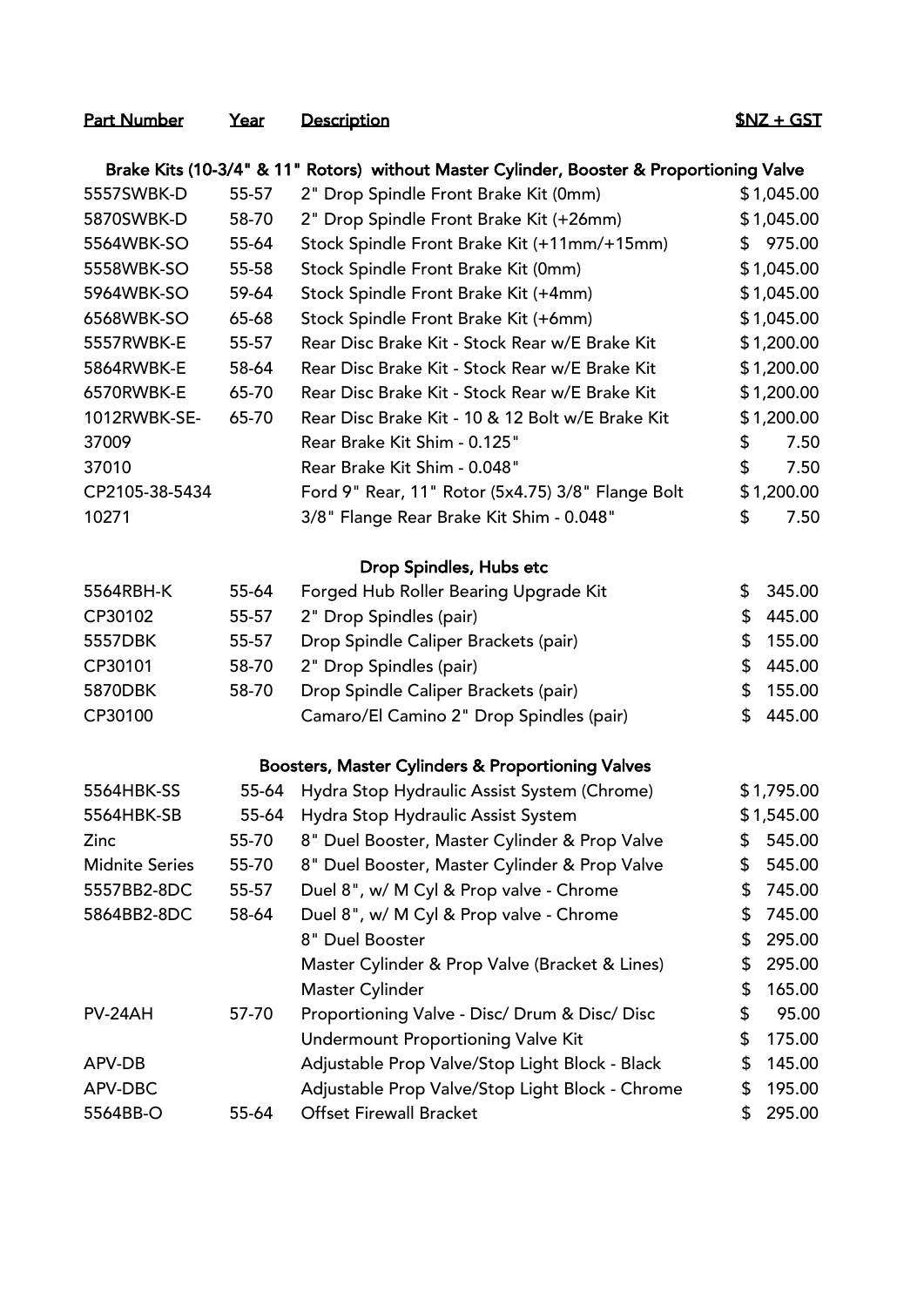| <u>Part Number</u> | Year  | Description                               | <u> \$NZ + GST</u> |
|--------------------|-------|-------------------------------------------|--------------------|
|                    |       | <b>SUSPENSION PARTS</b>                   |                    |
| 5557SDFK-PF        | 55-57 | Performance Plus Front End Kit - Polyplus | \$<br>875.00       |
| 5860SDFK-PF        | 58-60 | Performance Plus Front End Kit - Polyplus | \$<br>875.00       |
| 6164SDFK-PF        | 61-64 | Performance Plus Front End Kit - Polyplus | \$<br>860.00       |
| 6566SDFK-PF        | 65-66 | Performance Plus Front End Kit - Polyplus | \$<br>845.00       |
| 6768SDFK-PF        | 67-68 | Performance Plus Front End Kit - Polyplus | \$<br>845.00       |
| 5557SFK-P          | 55-57 | Polyplus Complete Front End Kit           | \$<br>595.00       |
| 5860SFK-P          | 58-60 | Polyplus Complete Front End Kit           | \$<br>595.00       |
| 6164SFK-P          | 61-64 | Polyplus Complete Front End Kit           | \$<br>580.00       |
| 6566SFK-PF         | 65-66 | Polyplus Complete Front End Kit           | \$<br>565.00       |
| 6768SFK-P          | 67-68 | Polyplus Complete Front End Kit           | \$<br>565.00       |
| 5557SFK-R          | 55-57 | Rubber Complete Front End Kit             | \$<br>565.00       |
| 5860SFK-R          | 58-60 | Rubber Complete Front End Kit             | \$<br>565.00       |
| 6164SFK-R          | 61-64 | Rubber Complete Front End Kit             | \$<br>550.00       |
| 6566SFK-RF         | 65-66 | Rubber Complete Front End Kit             | \$<br>535.00       |
| 6768SFK-R          | 67-68 | Rubber Complete Front End Kit             | \$<br>535.00       |
| <b>FA500</b>       | 55-70 | Upper Ball Joint (Each)                   | \$<br>40.00        |
| <b>FA219</b>       | 55-57 | Lower Ball Joint (Each)                   | \$<br>52.00        |
| <b>FA533G</b>      | 58-70 | Lower Ball Joint (Each)                   | \$<br>35.00        |
| CP5196             | 55-64 | Rubber Control Arm Bush Kit               | \$<br>95.00        |
| 6570CAB-R          | 65-70 | Rubber Control Arm Bush Kit               | \$<br>105.00       |
| CP-3108G           | 55-64 | Polyplus Control Arm Bush kit             | \$<br>125.00       |
| 6570CAB-P          | 65-70 | Polyplus Control Arm Bush kit             | \$<br>145.00       |
| 3773361            | 55-70 | Rubber Upper Bump Stop (Pair)             | \$<br>35.00        |
| 5557BS             | 55-57 | Rubber Lower Bump Stop (Pair)             | \$<br>35.00        |
| 3742252            | 58-64 | Rubber Lower Bump Stop (Pair)             | \$<br>35.00        |
| 3939198            | 65-70 | Rubber Lower Bump Stop (Pair)             | \$<br>45.00        |
| 99151              | 55-70 | Polyplus Upper Bump Stop (Pair)           | \$<br>20.00        |
| 99154              | 55-57 | Polyplus Lower Bump Stop (Pair)           | \$<br>30.00        |
| ES577              | 55-57 | Inner Tie Rod End - Long (Each)           | \$<br>55.00        |
| <b>ES234L</b>      | 55-57 | Outer Tie Rod End - Short (Each)          | \$<br>50.00        |
| ES597              | 58-64 | Inner Tie Rod End - Long (Each)           | \$<br>65.00        |
| <b>ES323L</b>      | 58-64 | Outer Tie Rod End - Short (Each)          | \$<br>45.00        |
| <b>ES370R</b>      | 65-68 | Inner Tie Rod End - Long (Each)           | \$<br>40.00        |
| <b>ES350L</b>      | 65-68 | Outer Tie Rod End - Short (Each)          | \$<br>45.00        |
| <b>ES577S</b>      | 55-57 | Tie Rod Adjusting Sleeve (Each)           | \$<br>40.00        |
| <b>ES312S</b>      | 58-64 | Tie Rod Adjusting Sleeve (Each)           | \$<br>35.00        |
| <b>ES350S</b>      | 65-70 | Tie Rod Adjusting Sleeve (Each)           | \$<br>30.00        |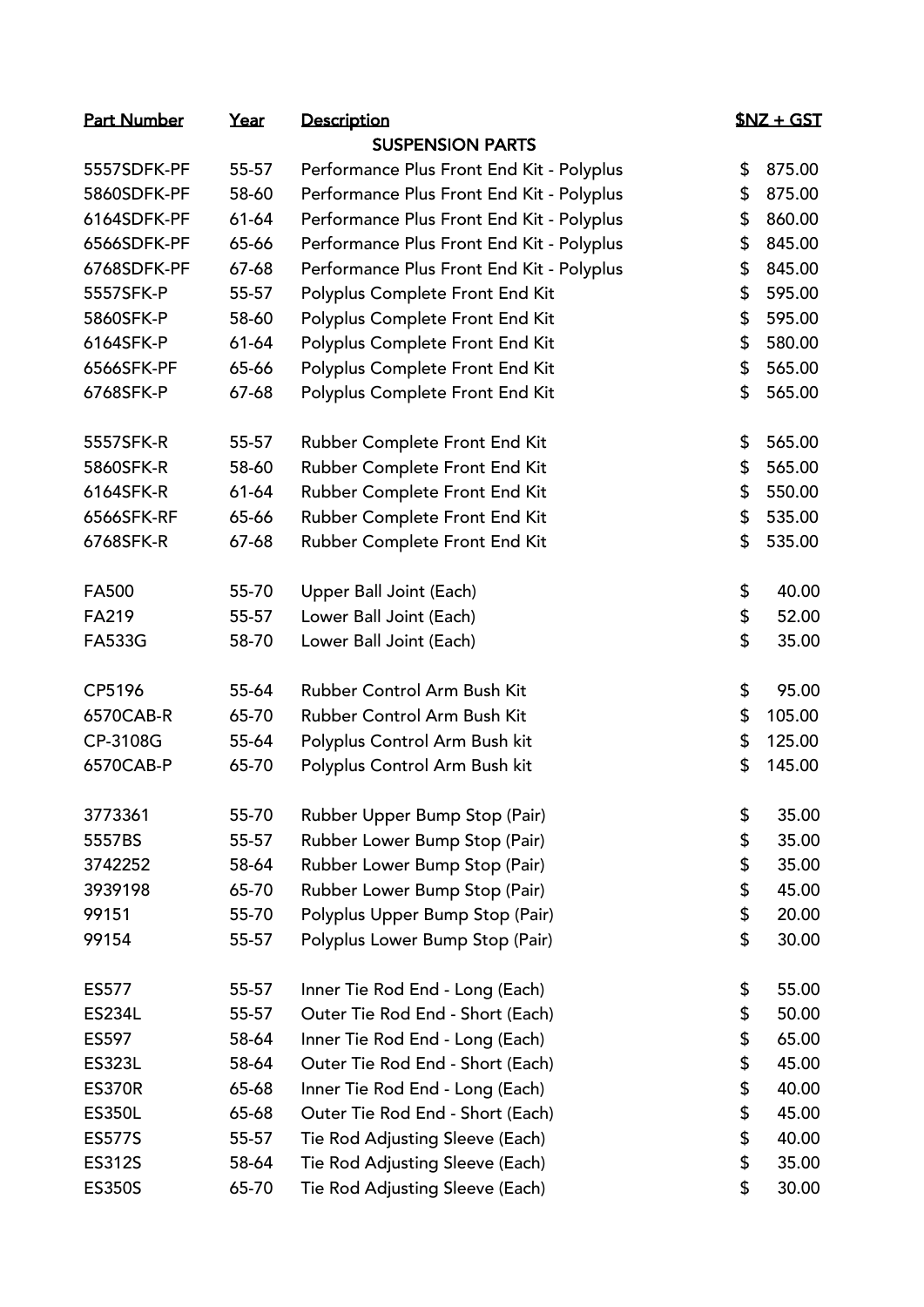| <b>Part Number</b> | Year  | Description                                          | $SNZ + GST$  |
|--------------------|-------|------------------------------------------------------|--------------|
| K377               | 55-57 | Idler Arm Bush (Centerlink)(Short)(Each)             | \$<br>35.00  |
| K379               | 55-57 | Idler Arm Bush (Idler Support)(Long)(Each)           | \$<br>35.00  |
| K288               | 58-60 | Idler Arm (Each)                                     | \$<br>115.00 |
| FA353              | 61-64 | Idler Arm (Each)                                     | \$<br>105.00 |
| FA610              | 65-66 | Idler Arm (Each)                                     | \$<br>145.00 |
| FA523              | 65-70 | Idler Arm (Each)                                     | \$<br>145.00 |
| CP-2118G           | 55    | Leaf Spring Bush Kits (Poly)                         | \$<br>75.00  |
| CP-2119G           | 56-57 | Leaf Spring Bush Kits (Poly)                         | \$<br>75.00  |
|                    | 55    | Shackle Bush Kit (Rubber)                            | \$<br>45.00  |
|                    | 56-57 | Shackle Bush Kit (Rubber)                            | \$<br>45.00  |
|                    | 55    | Shackle Bush Kit (Poly)                              | \$<br>55.00  |
|                    | 56-57 | Shackle Bush Kit (Poly)                              | \$<br>55.00  |
| 5964RCAB-RS        | 59-64 | Rear Trailing Arm Bush Kit (Rubber)(Single)          | \$<br>160.00 |
| 5964RCAB-RD        | 59-64 | Rear Trailing Arm Bush Kit (Rubber)(Duel)            | \$<br>175.00 |
| 6570RCAB-RS        | 65-70 | Rear Trailing Arm Bush Kit (Rubber)(Single)          | \$<br>150.00 |
| 6570RCAB-RD        | 65-70 | Rear Trailing Arm Bush Kit (Rubber)(Duel)            | \$<br>175.00 |
| 5557TCA-SKB        | 55-57 | CPP Tubular Control Arms (Upper/Lower Set)           | \$1,545.00   |
| 5557SS-K           | 55-57 | <b>Control Arm Steering Stops (Pair)</b>             | \$<br>50.00  |
| 5557SCA-U5         | 55-57 | Stock Upper Control Arm w/+ 5 Castor - Rubber (pair) | \$<br>375.00 |
| 5557SCA-U5-P       | 55-57 | Stock Upper Control Arm w/+ 5 Castor - Poly (pair)   | \$<br>405.00 |
| <b>FCS638-S</b>    | 55-57 | Front Coil Springs (Pair)(Stock)SB                   | \$<br>220.00 |
| <b>FCS638-D</b>    | 55-57 | Front Coil Springs (Pair)(1-1/2" Lowered)SB          | \$<br>220.00 |
| <b>FCS656-S</b>    | 55-57 | Front Coil Springs (Pair)(Stock)BB                   | \$<br>220.00 |
| <b>FCS656-D</b>    | 55-57 | Front Coil Springs (Pair)(1-1/2" Lowered)BB          | \$<br>220.00 |
| <b>FCS6000-S</b>   | 58-64 | Front Coil Springs (Pair)(Stock)SB                   | \$<br>220.00 |
| FCS6000-D          | 58-64 | Front Coil Springs (Pair)(2-1/2" Lowered)SB          | \$<br>220.00 |
| FCS6004-S          | 58-64 | Front Coil Springs (Pair)(Stock)BB                   | \$<br>220.00 |
| FCS6004-D          | 58-64 | Front Coil Springs (Pair)(3" Lowered)BB              | \$<br>220.00 |
| FCS6192-S          | 65-70 | Front Coil Springs (Pair)(Stock)SB                   | \$<br>235.00 |
| FCS6192-D          | 65-70 | Front Coil Springs (Pair)(1-1/2" Lowered)SB          | \$<br>235.00 |
| <b>FCS658A</b>     | 65-70 | Front Coil Springs (Pair)(Stock)BB                   | \$<br>235.00 |
| <b>FCS658A-D</b>   | 65-70 | Front Coil Springs (Pair)(1-1/2" Lowered)BB          | \$<br>235.00 |
| 5557RLS-S          | 55-57 | <b>Stock Multileaf Springs (Pair)</b>                | \$<br>595.00 |
| 5557RLS-D          | 55-57 | 1" Drop Multileaf Springs (Pair)                     | \$<br>595.00 |
| 5557RLS-D          | 55-57 | 2" Drop Multileaf Springs (Pair)                     | \$<br>597.00 |
| <b>RCS661-S</b>    | 58-64 | Rear Coil Springs (Pair)(Stock)                      | \$<br>235.00 |
| <b>RCS661-D</b>    | 58-64 | Rear Coil Springs (Pair)(1-1/2" Lowered)             | \$<br>220.00 |
| RCS6041-S          | 58-64 | Rear Coil Springs (Pair)(Stock) Wagon                | \$<br>235.00 |
| <b>RCS6041-D</b>   | 58-64 | Rear Coil Springs (Pair)(1-1/2" Lowered) Wagon       | \$<br>275.00 |
| <b>RCS6187-S</b>   | 65-70 | Rear Coil Springs (Pair)(Stock)                      | \$<br>235.00 |
| <b>RCS6187-D</b>   | 65-70 | Rear Coil Springs (Pair)(1-1/2" Lowered)             | \$<br>235.00 |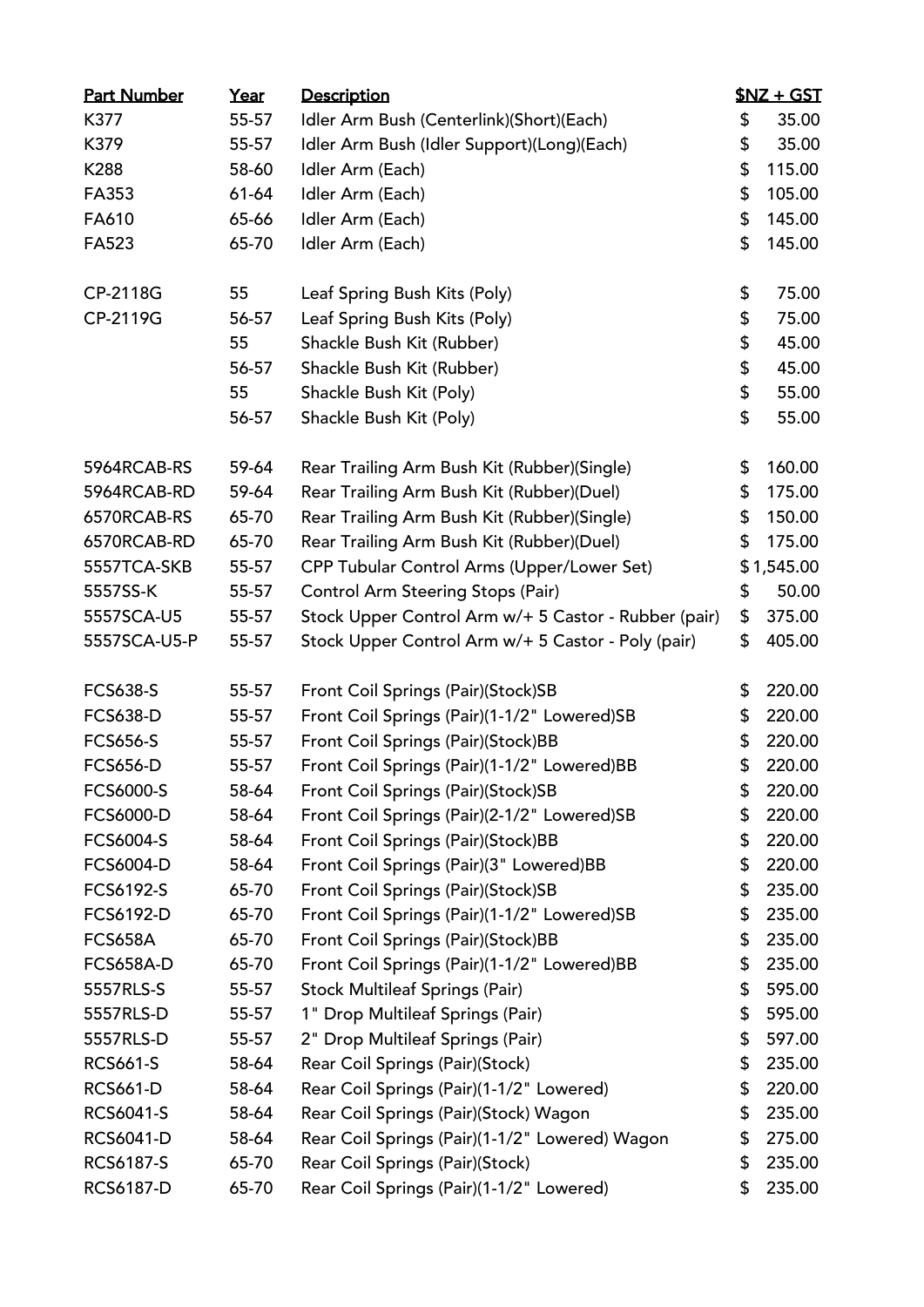| <b>Part Number</b> | Year  | Description                                                                         | $SNZ + GST$  |
|--------------------|-------|-------------------------------------------------------------------------------------|--------------|
| <b>CPP594</b>      | 55-57 | Stock Suspension Sway Bars - Front (1"Dia)                                          | \$<br>295.00 |
| <b>CP706U</b>      | 58-64 | Stock Suspension Sway Bars - Front (1"Dia)                                          | \$<br>295.00 |
| <b>CP864U</b>      | 65-70 | Stock Suspension Sway Bars - Front (1-1/8"Dia)                                      | \$<br>295.00 |
| <b>CP253U</b>      | 55-57 | Stock Suspension Sway Bars - Rear (7/8" Dia)                                        | \$<br>325.00 |
| 5557PTSBK          | 55-57 | Nomad/Wagon Sway Bar - Rear                                                         | \$<br>395.00 |
| <b>CPP934</b>      | 58-64 | Stock Suspension Sway Bars - Rear (1" Dia)                                          | \$<br>310.00 |
| <b>CP380U</b>      | 65-70 | Stock Suspension Sway Bars - Rear (1" Dia)                                          | \$<br>325.00 |
| 5964DATB           | 59-64 | Adjustable Rear Trac Bar                                                            | \$<br>165.00 |
| 6570DATB           | 65-70 | Adjustable Rear Trac Bar                                                            | \$<br>165.00 |
| 5557RCK-TLS        | 55-57 | <b>Rear End Conversion Kit</b>                                                      | \$<br>395.00 |
| CP90158B           | 55-57 | Rear Shock Crossmember Only                                                         | \$<br>210.00 |
| CPP-1001           | 55-70 | CPP Nitrogen Gas Shocks - Front (Pair)                                              | \$<br>145.00 |
| CPP-1105           | 55-57 | CPP Nitrogen Gas Shocks - Rear (Pair)(Lowered)                                      | \$<br>145.00 |
| CPP-1107           | 58-70 | CPP Nitrogen Gas Shocks - Rear (Pair)(Lowered)                                      | \$<br>145.00 |
| <b>CPSMS</b>       |       | Shock Mounting Studs - pair                                                         | \$<br>45.00  |
| CP-4106G           | 55-57 | Sedan/Wagon - Poly Plus Body Mount Bushing Kit                                      | \$<br>155.00 |
| CP-4120G           | 55-57 | 2Dr Htp - Poly Plus Body Mount Bushing Kit                                          | \$<br>155.00 |
| CP-4166G           | 59-64 | All Except Convertible - Polyplus Body Mount Kit                                    | \$<br>175.00 |
| CP-4138G           | 65-70 | 2Dr Htp - Poly Plus Body Mount Bushing Kit                                          | \$<br>150.00 |
|                    |       | <b>LS CONVERSION KITS</b>                                                           |              |
| 5557LS1-FRK        | 55-57 | Engine Install Kit (LS 1,2,3 & 6) w/Headers                                         | \$2,245.00   |
| 5557ELS-K          | 55-57 | Engine Install Kit (LS 1,2,3 & 6) w/Exhaust Manifolds                               | \$1,695.00   |
| 5964ELS-K          | 59-64 | Engine Install Kit (LS 1,2,3 & 6) w/Exhaust Manifolds                               | \$1,695.00   |
| 6570ELS-K          | 65-70 | Engine Install Kit (LS 1,2,3 & 6) w/Exhaust Manifolds                               | \$1,695.00   |
|                    |       | <b>COMPLETE FUEL INJECTION READY GAS TANK KITS</b>                                  |              |
|                    |       | All Kits Include - Tank, Pump, Sender, Regulator, Filter, Fuel Line & Fittings etc. |              |

| FS57CFIT-K         | 55-57 | Bel Air etc | \$1,015.00 |
|--------------------|-------|-------------|------------|
| FS6164CFIT-K       | 61-64 | Impala etc  | \$1,045.00 |
| FS6566CFIT-K       | 65-66 | Impala etc  | \$1,055.00 |
| CM69CFIT-K         | -69   | Camaro      | \$1,040.00 |
| MU6466CFIT-K 64-66 |       | Mustang     | \$1,045.00 |
| MU6768CFIT-K 67-68 |       | Mustang     | \$1,010.00 |
|                    |       |             |            |

## WIPER KITS

| RG5556-2SD | 55-56 | Raingear Wiper Kit - 2 Speed w/ Delay | \$865.00 |
|------------|-------|---------------------------------------|----------|
| RG5556-2S  | 55-56 | Raingear Wiper kit - 2 Speed          | \$795.00 |
| RG57-2SD   | 57    | Raingear Wiper Kit - 2 Speed w/ Delay | \$940.00 |
| RG57-2S    | 57    | Raingear Wiper kit - 2 Speed          | \$865.00 |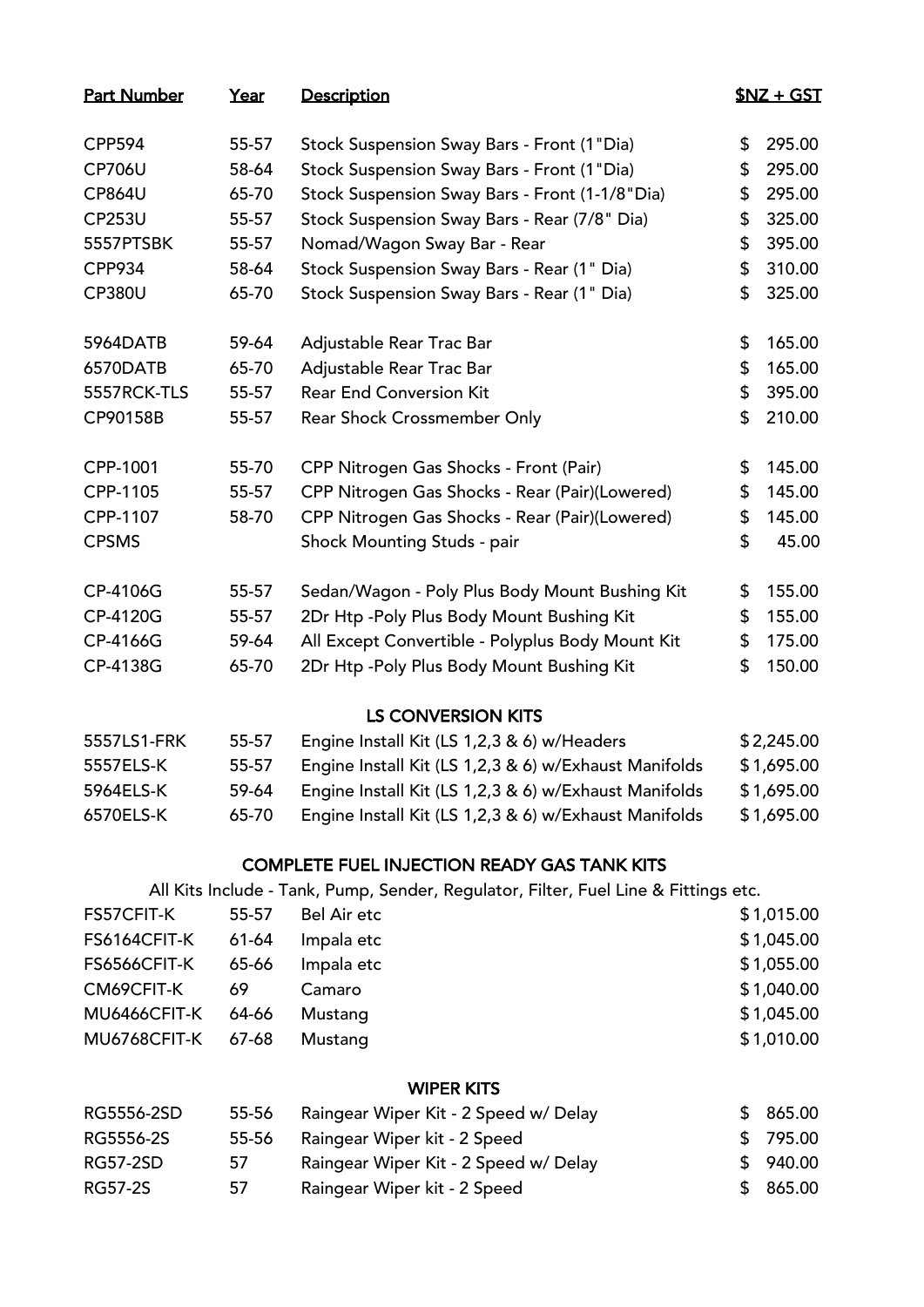### Part Number Year Description **1996** Part Number 1997 SNZ + GST

## CHEVROLET CAR POWER STEERING KITS etc

| CPP5557PSK-F    | 55-57 | 500 Series Power Steering Conversion Kit          | \$1,195.00   |
|-----------------|-------|---------------------------------------------------|--------------|
| CPP5557PSK-S    | 55-57 | 500 Series Power Steering Conversion Kit          | \$1,195.00   |
| CPP5860PSK-S    | 58-60 | 500 Series Power Steering Conversion Kit          | \$1,135.00   |
| CPP6164PSK-S    | 61-64 | 500 Series Power Steering Conversion Kit          | \$1,135.00   |
| CP50000-2       | 55-57 | 500 Series Power Steering Box                     | \$<br>745.00 |
| CP50003-2       | 58-64 | 500 Series Power Steering Box                     | \$<br>695.00 |
| 19-6768BB-P     |       | P/S Pump & Reservoir                              | \$<br>285.00 |
| 19-6768BB-PC    |       | P/S Pump & Reservoir (Chrome)                     | \$<br>325.00 |
|                 |       | P/S Pump Brackets                                 | \$<br>95.00  |
|                 |       | P/S Hose (each)                                   | \$<br>55.00  |
| CP38808         |       | P/S Pulley - 2 Groove                             | \$<br>75.00  |
| CP38809         |       | P/S Pulley - 1 Groove                             | \$<br>75.00  |
| CP38810         |       | P/S Pulley - 1 Groove (Backspaced)                | \$<br>75.00  |
| CP38811         |       | Crank Pulley - 2 Groove                           | \$<br>85.00  |
| 5557SLK         | 55-57 | Steering Linkage Kit                              | \$<br>355.00 |
| 6164SLK         | 58-64 | Steering Linkage Kit - (58-60 requires #5860ICB)  | \$<br>295.00 |
| <b>5860ICB</b>  | 58-60 | <b>Idler Arm Conversion Bracket</b>               | \$<br>55.00  |
| 5557PA-M        | 55-57 | Manual Pitman Arm                                 | \$<br>95.00  |
| 6364PA-M        | 63-64 | Manual Pitman Arm                                 | \$<br>125.00 |
| 59057           | 55-57 | <b>Manual Center Link</b>                         | \$<br>195.00 |
| 6164CL          | 63-64 | <b>Manual Center Link</b>                         | \$<br>165.00 |
| 1140570020      | 57    | Ididit Tilt Steering Column (w/col shift)(Chrome) | \$1,595.00   |
| 5556OSC-K       | 55-56 | Original Columns for 500 Series P/S Conversion    | \$<br>325.00 |
| 57OSC-K         | 57    | Original Columns for 500 Series P/S Conversion    | \$<br>325.00 |
| 5557ISS         | 55-57 | Modified Inner Steering Shaft                     | \$<br>85.00  |
| <b>NSS</b>      | 55-57 | <b>Neutral Safety Switch</b>                      | \$<br>45.00  |
| 5557RJC-S       | 55-57 | Rag Joint                                         | \$<br>75.00  |
| <b>RJC-605L</b> | 58-64 | Rag joint                                         | \$<br>85.00  |
|                 |       |                                                   |              |

## CHEVROLET TRUCK BRAKE KITS

| 6366GSK-5D           | 63-66 | Chevy Truck - Grand Slam Kit - 12" Rotor             |    | \$2,495.00 |
|----------------------|-------|------------------------------------------------------|----|------------|
| 6772GSK-5D           | 67-72 | Chevy Truck - Grand Slam Kit - 12" Rotor             |    | \$2,495.00 |
| 6062SWBK-55213 60-62 |       | 2-1/2" Drop Spindle Front Brake Kit -13" Rotor (0mm) |    | \$1,925.00 |
| 6370SWBK-55213 63-70 |       | 2-1/2" Drop Spindle Front Brake Kit -13" Rotor (0mm) |    | \$1,925.00 |
| 6062BB2              | 60-62 | 8" Duel Booster, Master Cylinder & Prop Valve        | S. | 545.00     |
| 6366BB2              | 63-66 | 8" Duel Booster, Master Cylinder & Prop Valve        | S. | 545.00     |
| 6772BB2              | 67-72 | 8" Duel Booster, Master Cylinder & Prop Valve        | S. | 545.00     |
| CP30106-1            | 60-62 | 2-1/2" Drop Spindles (pair)                          | S. | 575.00     |
| CP30106-2            | 63-70 | 2-1/2" Drop Spindles (pair)                          | S. | 575.00     |
| 6087DBK              | 60-87 | Drop Spindle Caliper Brackets (pair)                 |    | 155.00     |